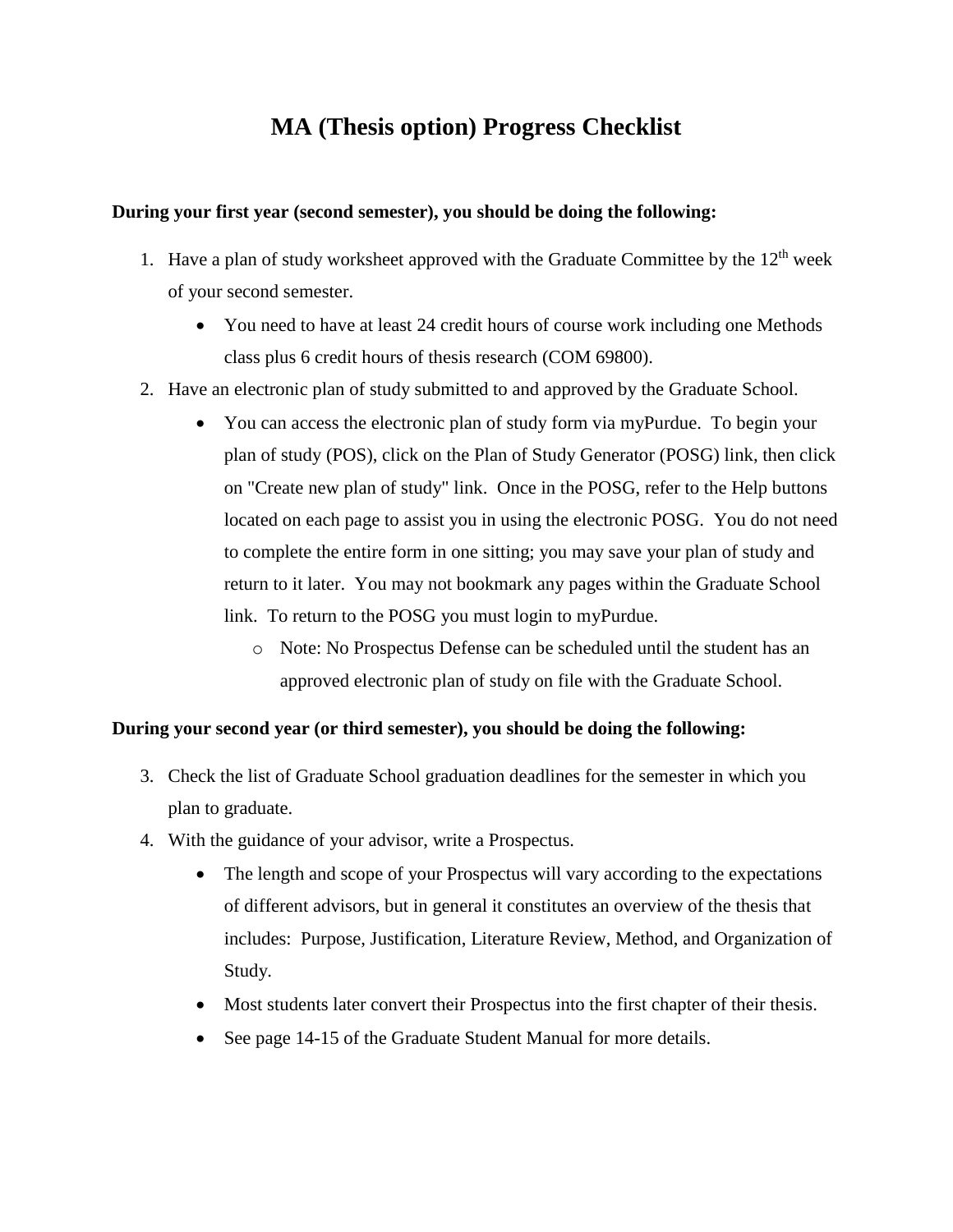- Go to the Thesis/Dissertation Office website for guidelines on thesis formatting. It will be easier if you write the thesis from the beginning using the required format.
- Once you and your advisor are satisfied with the Prospectus, distribute copies to your other committee members.
- Keep in mind that your advisor may request one or more revisions before you reach this stage. There are different models of advisor-committee-student working relationships. Some advisors involve the committee at every step; some present only completed works to the committee.
- Get a clear understanding from the outset of what you and your advisor's expectations are.
- Schedule a Prospectus defense meeting with your committee.
- Make sure your committee has adequate time to read your Prospectus (**at least two weeks**).
- You will need to complete and submit a Prospectus Defense Request at least three weeks prior to the date you wish to hold your defense. The Graduate Coordinator will then reserve a room for your defense and announce it. The Graduate Coordinator will put the department form "Prospectus Report of Advisory Committee" with which to report the results of the defense, in your chair or cochairs mailbox.
- The form should be returned to the Graduate Coordinator.
- 5. Final Defense
	- When it comes time to defend your thesis you will need to give your thesis to your committee **at least two weeks** before the defense date.
	- You will need to complete and submit a Final Defense Request **at least three weeks** prior to the date you wish to hold your defense. The Graduate Coordinator will then reserve a room for your defense and announce your defense.
	- You will need to submit the electronic Form 8 "Request for Appointment of Examining Committee" via the Graduate School database at **least three weeks** prior to the date you wish to hold your defense. This form must arrive at the Graduate School at **least two weeks** in advance of your defense date.